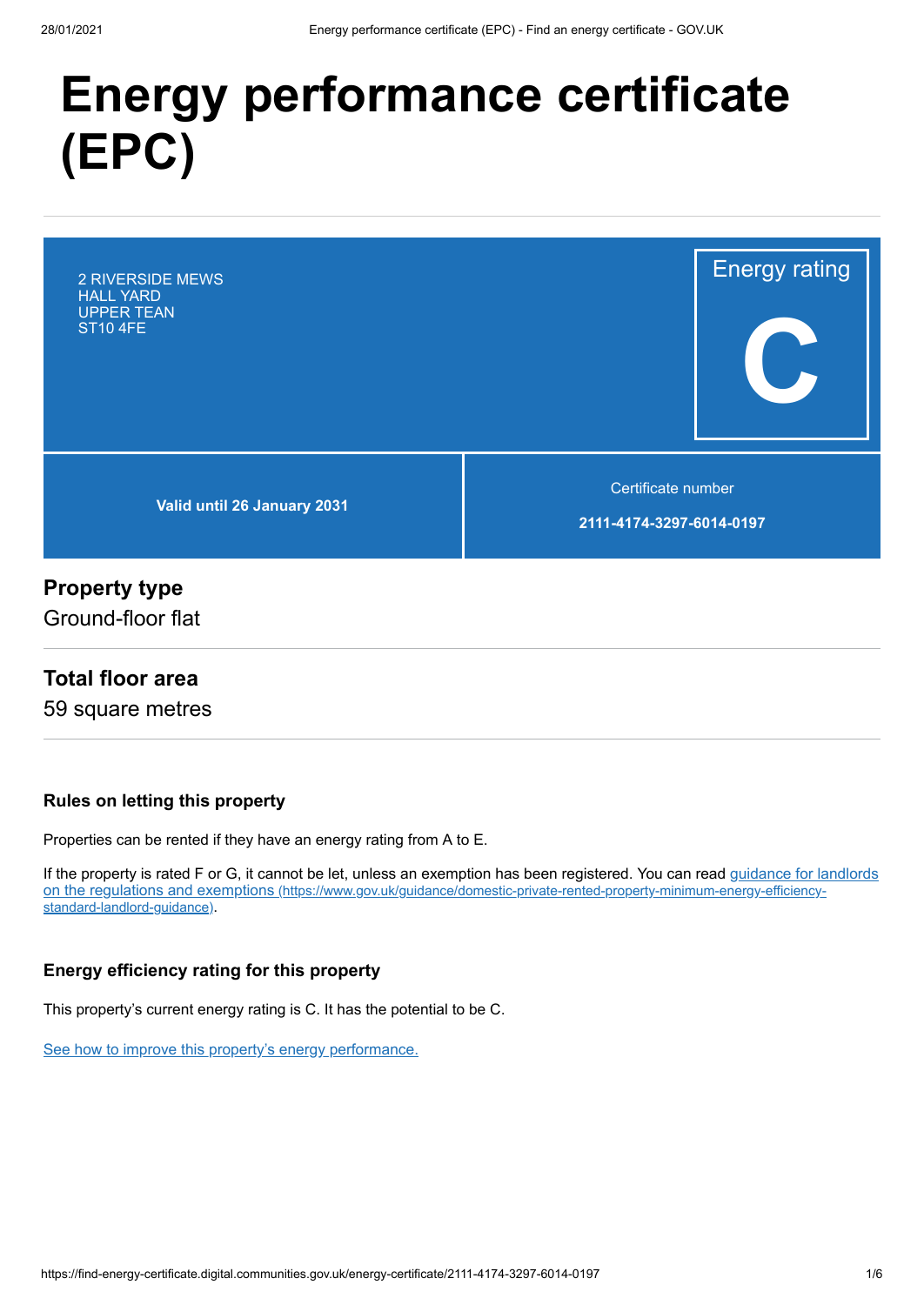| <b>Score</b> | <b>Energy rating</b> |   | <b>Current</b><br><b>Potential</b> |  |
|--------------|----------------------|---|------------------------------------|--|
| $92 +$       |                      |   |                                    |  |
| 81-91        | Β                    |   |                                    |  |
| 69-80        | $\mathbf C$          |   | 79   C<br>80   C                   |  |
| 55-68        |                      |   |                                    |  |
| 39-54        | Е                    |   |                                    |  |
| $21 - 38$    | F                    |   |                                    |  |
| $1 - 20$     |                      | G |                                    |  |

The graph shows this property's current and potential energy efficiency.

Properties are given a rating from A (most efficient) to G (least efficient).

Properties are also given a score. The higher the number the lower your fuel bills are likely to be.

The average energy rating and score for a property in England and Wales are D (60).

#### **Breakdown of property's energy performance**

This section shows the energy performance for features of this property. The assessment does not consider the condition of a feature and how well it is working.

Each feature is assessed as one of the following:

- very good (most efficient)
- good
- average
- $\bullet$ poor
- very poor (least efficient)

When the description says 'assumed', it means that the feature could not be inspected and an assumption has been made based on the property's age and type.

| <b>Feature</b>       | <b>Description</b>                         | Rating |
|----------------------|--------------------------------------------|--------|
| Wall                 | Cavity wall, as built, insulated (assumed) | Good   |
| Window               | Fully double glazed                        | Good   |
| Main heating         | Boiler and radiators, mains gas            | Good   |
| Main heating control | Programmer, room thermostat and TRVs       | Good   |
| Hot water            | From main system                           | Good   |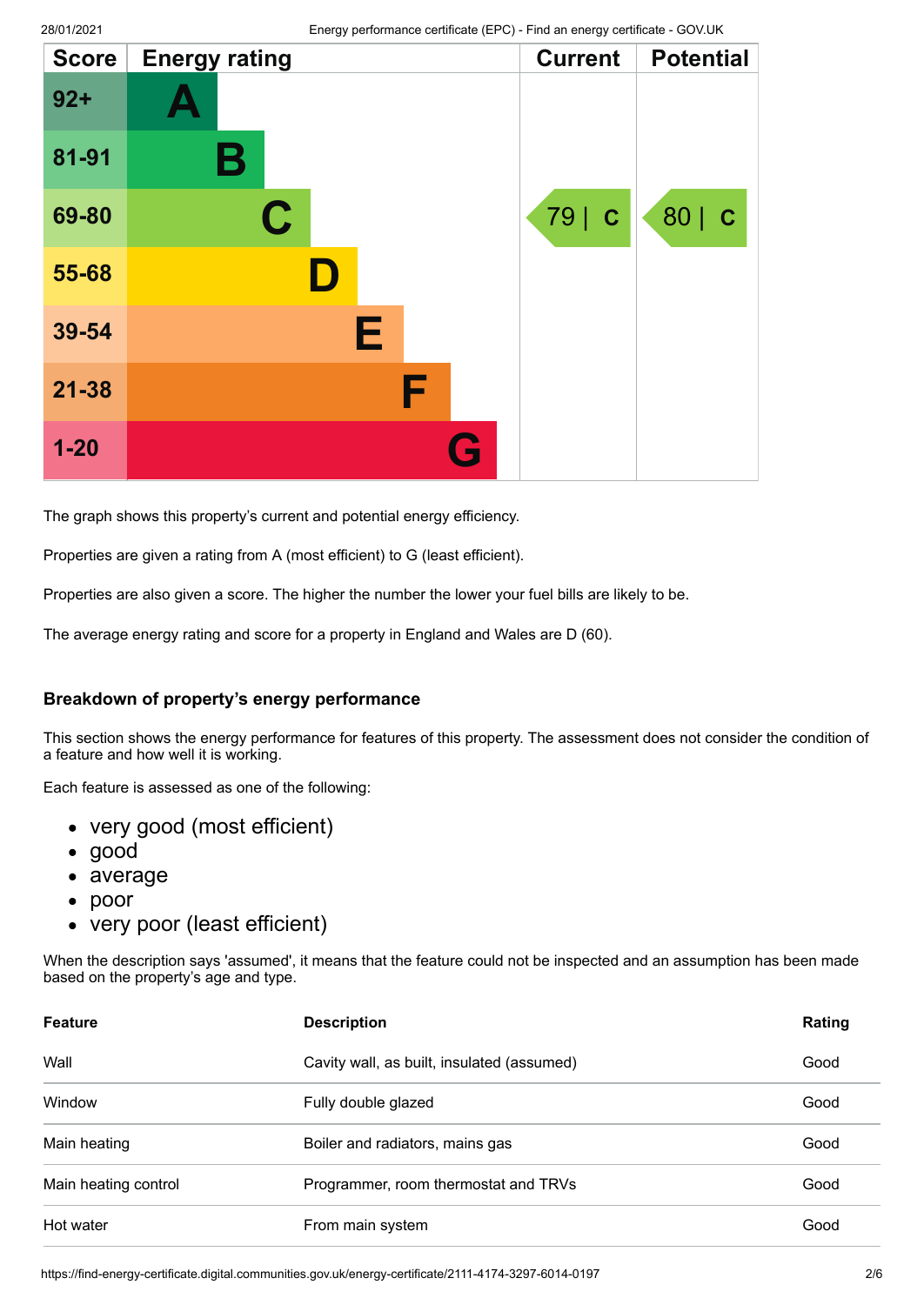| <b>Feature</b>    | <b>Description</b>                          | Rating |
|-------------------|---------------------------------------------|--------|
| Lighting          | Low energy lighting in 62% of fixed outlets | Good   |
| Roof              | (another dwelling above)                    | N/A    |
| Floor             | Suspended, insulated (assumed)              | N/A    |
| Secondary heating | None                                        | N/A    |

# **Primary energy use**

The primary energy use for this property per year is 141 kilowatt hours per square metre (kWh/m2).

28/01/2021 Energy performance certificate (EPC) - Find an energy certificate - GOV.UK

## What is primary energy use?

#### **Environmental impact of this property**

One of the biggest contributors to climate change is carbon dioxide (CO2). The energy used for heating, lighting and power in our homes produces over a quarter of the UK's CO2 emissions.

#### **An average household produces**

6 tonnes of CO2

## **This property produces**

1.5 tonnes of CO2

## **This property's potential production**

1.4 tonnes of CO2

By making the [recommended changes](#page-3-0), you could reduce this property's CO2 emissions by 0.1 tonnes per year. This will help to protect the environment.

Environmental impact ratings are based on assumptions about average occupancy and energy use. They may not reflect how energy is consumed by the people living at the property.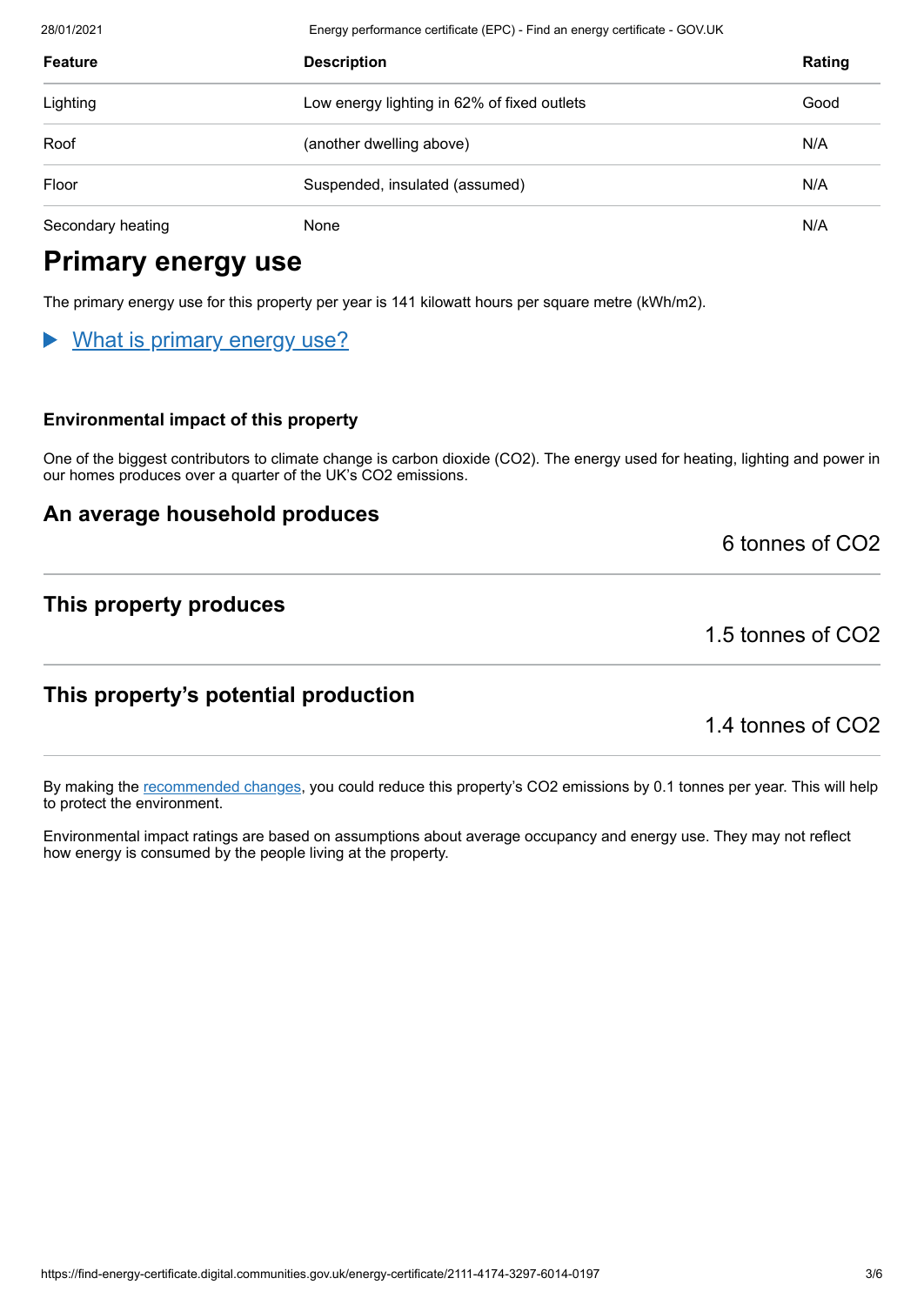#### <span id="page-3-0"></span>**How to improve this property's energy performance**

Making any of the recommended changes will improve this property's energy efficiency.

Potential energy rating **C** If you make all of the recommended changes, this will improve the property's energy rating and score from C (79) to C (80). **Recommendation 1: Low energy lighting** Low energy lighting **Typical installation cost** £15 What is an energy rating?

## **Typical yearly saving**

## **Potential rating after carrying out recommendation 1**

# **Paying for energy improvements**

[Find energy grants and ways to save energy in your home.](https://www.gov.uk/improve-energy-efficiency) (https://www.gov.uk/improve-energy-efficiency)

#### **Estimated energy use and potential savings**

## **Estimated yearly energy cost for this property**

## **Potential saving**

The estimated cost shows how much the average household would spend in this property for heating, lighting and hot water. It is not based on how energy is used by the people living at the property.

The estimated saving is based on making all of the recommendations in [how to improve this property's energy performance.](#page-3-0)

For advice on how to reduce your energy bills visit Simple Energy Advice [\(https://www.simpleenergyadvice.org.uk/\)](https://www.simpleenergyadvice.org.uk/).

# **Heating use in this property**

Heating a property usually makes up the majority of energy costs.

## **Estimated energy used to heat this property**

## **Space heating**

£19

80 | C

£408

£18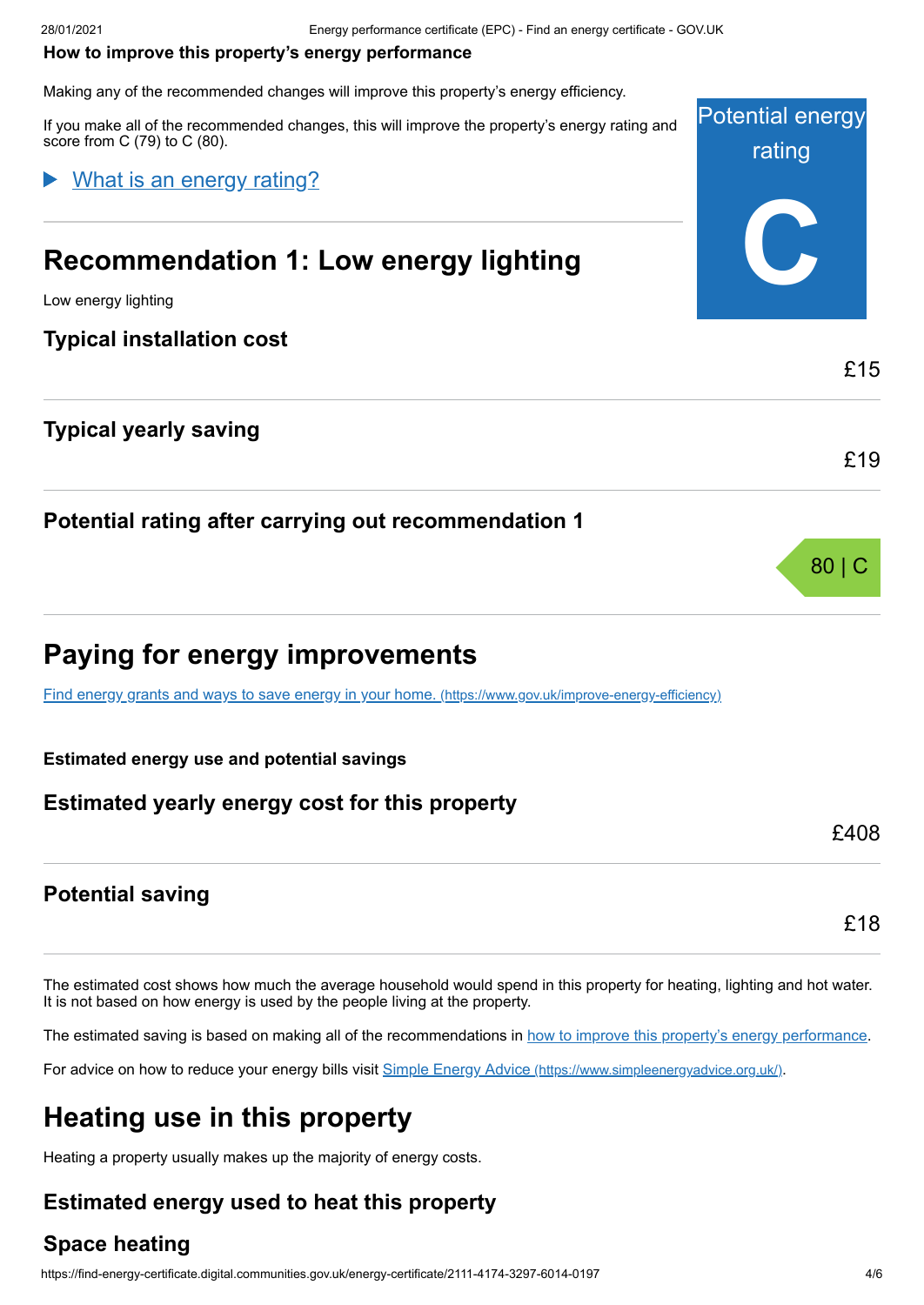## **Water heating**

#### 1817 kWh per year

#### **Potential energy savings by installing insulation**

The assessor did not find any opportunities to save energy by installing insulation in this property.

You might be able to receive Renewable Heat Incentive payments [\(https://www.gov.uk/domestic-renewable-heat-incentive\)](https://www.gov.uk/domestic-renewable-heat-incentive). This will help to reduce carbon emissions by replacing your existing heating system with one that generates renewable heat. The estimated energy required for space and water heating will form the basis of the payments.

#### **Contacting the assessor and accreditation scheme**

This EPC was created by a qualified energy assessor.

If you are unhappy about your property's energy assessment or certificate, you can complain to the assessor directly.

If you are still unhappy after contacting the assessor, you should contact the assessor's accreditation scheme.

Accreditation schemes are appointed by the government to ensure that assessors are qualified to carry out EPC assessments.

## **Assessor contact details**

#### **Assessor's name**

Andrew Bould

#### **Telephone**

01782610546

#### **Email**

[epc@firstpropertyservices.co.uk](mailto:epc@firstpropertyservices.co.uk)

## **Accreditation scheme contact details**

**Accreditation scheme** ECMK

## **Assessor ID** ECMK301261

**Telephone**

0333 123 1418